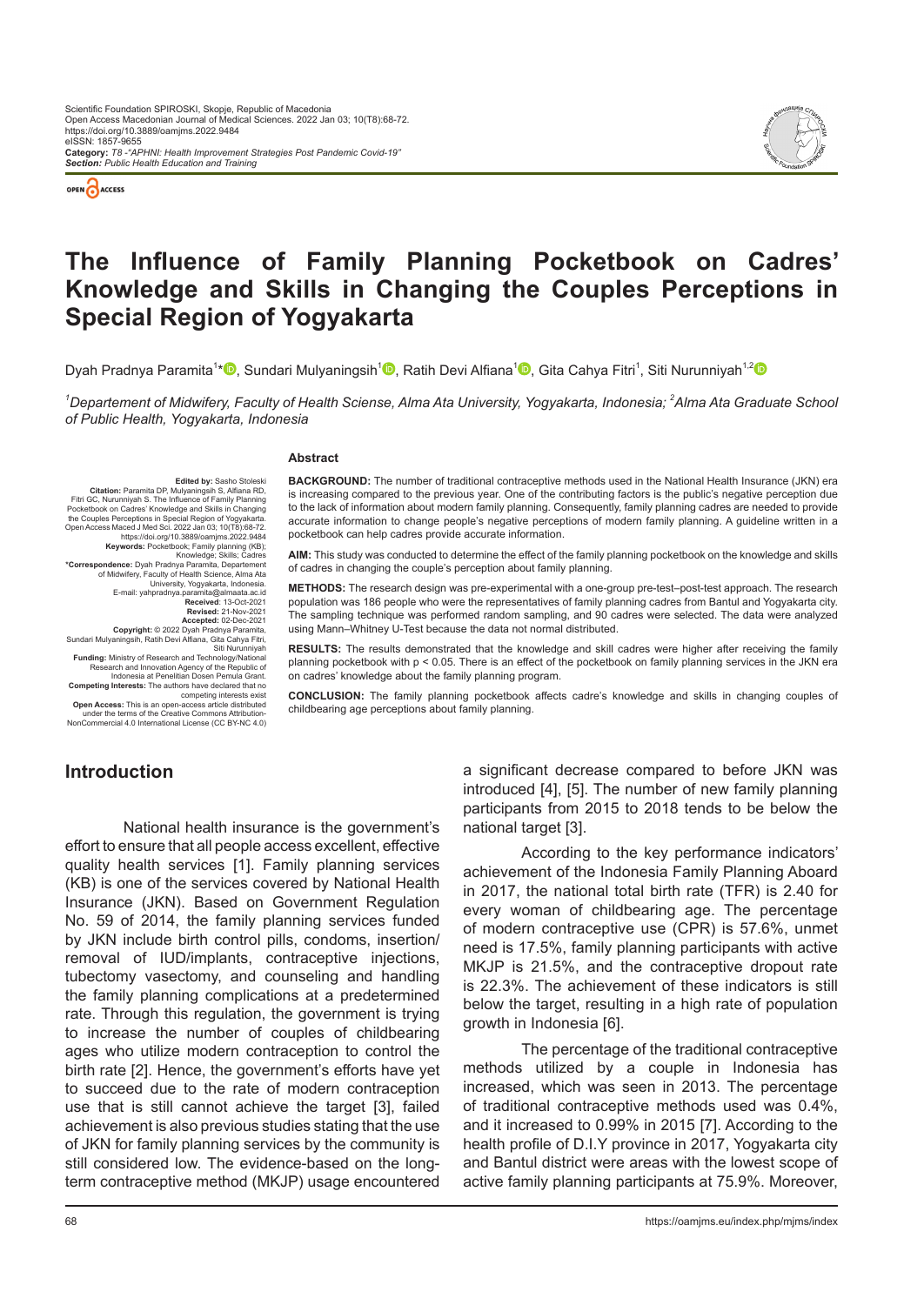Yogyakarta has the lowest CPR at 71.76% and the second-highest unmet need rate at 12.8% for the province in Indonesia [8].

The previous research has reported that internal and external factors influence the decisionmaking in selecting contraceptive methods. The essential factor that affects contraceptive use is the provision of adequate information. Thus, it can change the PUS's perception about contraception and become the basis for choosing the type of contraceptive [9].

A previous study stated that the limited acceptance and accessibility of family planning services are considered one of the causes of low active participation in family planning among men. The limited acceptance of family planning causes inadequate knowledge and ability of cadres to conduct health education and counseling. Sariyati and Paramita (2018) found that cadres had difficulty changing negative perceptions about family planning, because they felt less confident conveying it to the public guidebook for family planning services in the JKN era [10]. Based on this condition, it is necessary to determine the effect of family planning pocketbooks on the cadres' knowledge and skills in changing the couple's perceptions regarding family planning (KB) in the Special Region of Yogyakarta.

#### **Methods**

This study design is pre-experimental with a one-group pre-test–post-test design. The population of this study was representatives of family planning cadres from Yogyakarta city and Bantul district with a total number of 186 people. Family planning cadres from Wirogunan sub-district represented the cadres from Yogyakarta city, Mergangsan, Yogyakarta. In contrast, those from the Bantul district were represented by family planning cadres from the Trirenggo sub-district, Bantul. From the two research sites, 90 people were obtained as samples according to specific criteria: Willing to participate as respondents and have a smartphone. A simple random sampling technique was employed to obtain those samples. The data were analyzed using Mann–Whitney U-Test to determine the effect of the family planning services pocketbooks on the cadres' knowledge and skills in changing couples' perceptions about family planning.

#### **Results**

Based on the research data, the respondents' age characteristics are classified into late elderly, early elderly, late adulthood, early adulthood, and late adolescence. The majority of the cadres (37.8%) are the early elderly (46–55 years), and the least number of cadres is late teens (17–25 years). Based on formal educational background, most cadres have a secondary educational background (54%) and at least a higher education background (13%). Most family planning cadres are housewives who do not formally working (83.3%) based on the length of service as cadres, most of them have been serving for 1–5 years (26.7%), and there are 3.3% of people who have been serving as cadres for 31–35 years. The number of cadres appointed for more than 5 years is incomparable to those who have received family planning cadre training. There are only 32.2% of cadres who have undergone the training. The respondents' characteristics are described in the following Table 1:

| Variable                                            | Number of cadres | Percentage |  |
|-----------------------------------------------------|------------------|------------|--|
| Age                                                 |                  |            |  |
| Late teens                                          | 1                | 1.1        |  |
| Early adulthood                                     | 2                | 2.2        |  |
| Late adulthood                                      | 23               | 25.6       |  |
| Early elderly                                       | 34               | 37.8       |  |
| Late elderly                                        | 30               | 33.3       |  |
| Education                                           |                  |            |  |
| Primary education (elementary-junior high school)   | 29               | 32.2       |  |
| Secondary education (high school/vocational school) | 49               | 54.4       |  |
| Higher-level education (D3/S1/S2/S3)                | 12               | 13.3       |  |
| Employment                                          |                  |            |  |
| Employed                                            | 15               | 16.7       |  |
| Unemployed                                          | 75               | 83.3       |  |
| Length of service as KB cadre/sub officer           |                  |            |  |
| 1-5 years                                           | 24               | 26.7       |  |
| $6 - 10$ years                                      | 15               | 16.7       |  |
| $11 - 15$ years                                     | 23               | 25.6       |  |
| $16 - 20$ years                                     | 9                | 10.0       |  |
| $21 - 25$ years                                     | 5                | 5.6        |  |
| $26 - 30$ years                                     | 6                | 6.7        |  |
| $31 - 35$ years                                     | 3                | 3.3        |  |
| 36-40 years                                         | 5                | 5.6        |  |
| Training history of family planning                 |                  |            |  |
| Receiving training                                  | 29               | 32.2       |  |
| Never receiving any training                        | 61               | 67.8       |  |

A normality test was conducted first before a t-test was carried out to figure out the effect of the family planning service pocketbooks on the cadres' knowledge about family planning. The results of the normality test are described as follows:

The results in the Table 2 show that the knowledge data before studying the pocketbooks are typically distributed at a significance level of 5%  $(0.051 > 0.05)$ , while the knowledge data after studying the pocketbooks are not generally distributed at a significance level of  $5\%$  (0.047 < 0.05). Skills of the cadres before and after studying pocketbooks were typically distributed at a significance level of 5% (0.152  $> 0.05$ ) and (0.095  $> 0.05$ ). To examine the effect of the pocketbook for family planning services in the JKN era on the skills of cadres in changing the PUS's perceptions

#### **Table 2: Normality test results**

| Variable                                       | Sig.  | Description |
|------------------------------------------------|-------|-------------|
| Knowledge before studying the pocketbooks      | 0.051 | Normal      |
| Knowledge after studying the pocketbooks       | 0.047 | Not Normal  |
| Cadres' skills before studying the pocketbooks | 0.152 | Normal      |
| Cadres' skills after studying the pocketbooks  | 0.095 | Normal      |
| Sig. Use Kolmogorov-Smirnov.                   |       |             |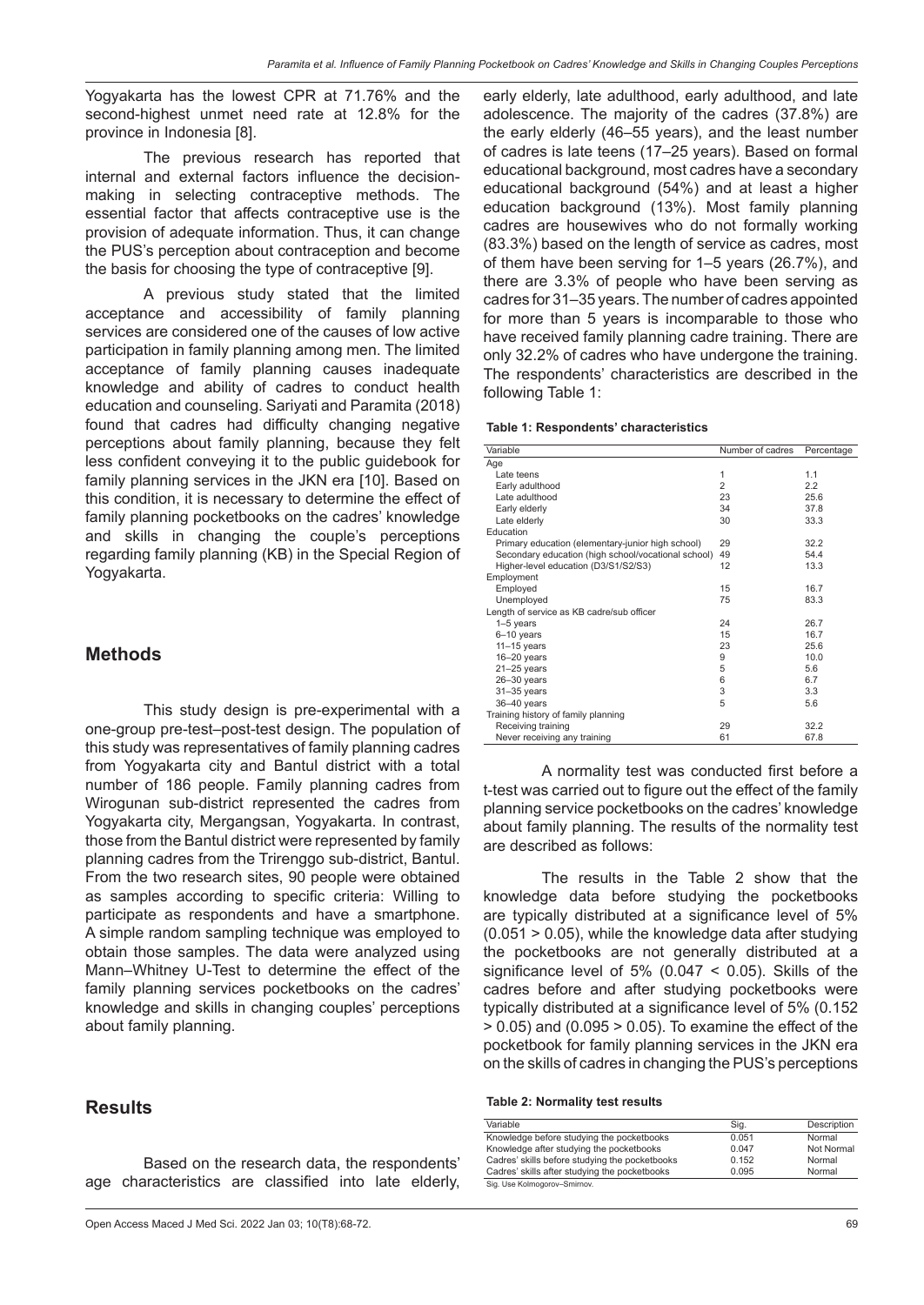of family planning, data analysis was carried out using the T-test.

Based on these results, to test the effect of the pocketbook for family planning services in the JKN era on the knowledge of cadres about family planning, the data were analyzed using a Mann–Whitney U-test and T-test with the following results:

The results show that the average difference between the knowledge data of cadres before and after studying pocketbooks is 3.51 (Table 3). Table 3 also shows the results that  $p = 0.001$ . It can be concluded that there is a significant difference between knowledge before using pocketbooks and after using pocketbooks. This significant difference proves an influence from the family planning service pocketbook in the JKN era to cadres' knowledge about the family planning program.

**Table 3: Pre‑post‑score of cadres' knowledge and skills on family planning**

| Variable                                                                                 |       | <b>Paired Differences</b> |       |                   |       | OR A |     | p value        |  |
|------------------------------------------------------------------------------------------|-------|---------------------------|-------|-------------------|-------|------|-----|----------------|--|
|                                                                                          | Score | Std.                      | Std.  | 95% Confidence    |       |      |     |                |  |
|                                                                                          | Mean  | <b>Deviation</b>          | Error | Interval of the   |       |      |     |                |  |
|                                                                                          |       |                           | Mean  | <b>Difference</b> |       |      |     |                |  |
|                                                                                          |       |                           |       | Lower             | Upper |      |     |                |  |
| Pre-test Knowledge*                                                                      | 34    | 3.7                       | 0.3   | 2.638             | 4.384 |      |     | 4.1 3.51 0.001 |  |
| Post-test knowledge*                                                                     | 37.3  | 1.4                       | 0.1   |                   |       |      |     |                |  |
| Pre-test skills**                                                                        | 12.1  | 3.2                       | 0.4   | 3.437             | 5.897 | 5.1  | 4.6 | 0.001          |  |
| Post-test skills**                                                                       | 16.7  | 2.6                       | 0.2   |                   |       |      |     |                |  |
| *Pre-post knowledge use Mann-Whitney U-test test analysis. **Pre-post skills use T-test. |       |                           |       |                   |       |      |     |                |  |

## **Discussion**

The Ministry of Health of the Republic of Indonesia categorizes a person's age into nine levels, namely, early toddlerhood (0–5 years), childhood (5–11 years), early adolescence (12–16 years), late adolescence (17–25 years), early adulthood (26–35 years), late adulthood (36–45 years), early elderly (46–55 years), late elderly (56–65 years), and senior elderly (>65 years) (Table 1). Someone in the early adulthood age category has the best physical and psychological abilities than those in the other age categories [11]. The Havighurts Developmental Theory states that the early elderly is a productive age when the responsibilities of this age category are social responsibilities; thus, a person prefers to play an active role in social activities [12].

Education is the process of forming fundamental skills, both intellectually and emotionally. Education drives a person to get curious and seek experience so that the information, they receive, will turn into knowledge. Formal education consists of primary education, secondary education, and higher education. The primary education is the level of education for the first 9 years of the school period, which underlies education. The secondary education is the different level of education after the primary education, divided into senior high school and vocational school. Higher education is the level after secondary education which colleges, institutions, and universities hold [13].

Formal education at the primary, secondary, and higher education levels has an essential role in developing self-capacity. By receiving higher formal education, the learning experience and knowledge gained will also increase. Based on this experience and knowledge, we can conclude that a positive attitude and better skills can be developed. For family planning cadres, high knowledge, positive attitude, and high skills will make them more adaptive to change, deal with problems well, plan their work, and evaluate it more precisely. This evidence follows a theory that believes that the function of education is to reveal individual potential and human ways to control the potential that has been developed. It can help improve the quality of life [14].

In this study, the most significant number of family planning cadres were those who had performed their duties for 1–5 years. This study also found that 5.6% of family planning cadres had carried out their duties for 36–40 years. The cadres' length of service in carrying out this task will affect their level of experience. Their level of experience will later be related to their ability to carry out their roles. The experience in conducting family planning counseling has a significant role for the cadres in developing counseling activities to apply appropriate counseling methods and techniques [15].

Training is one example of informal education, which is usually given to provide specific knowledge and skills, education, or training is needed to achieve successful performance by the tasks they hold [15]. Therefore, through this training, it is expected that family planning cadres will increase their knowledge and skills, think more efficiently, have higher initiative, and thus will be easier for them to find efficient ways to carry out their job well.

Knowledge is the result of human sensing or someone's observation of objects through their senses (eyes, nose, ears, and skin). The range of sensing time to produce knowledge is strongly influenced by the object's intensity of attention and perception [16].

This study follows Caesar's research on the effect of pocketbook media on knowledge about environmental sanitation in health cadres in Cranggang village, which also stated that there was a significant effect of giving pocketbook media on health cadres' knowledge about environmental sanitation in the area [17]. Rahmawati *et al*. conducted a similar study on the Effect of Using Pocketbooks by Motivators on Motivator Knowledge and Skills in Overcoming Breastfeeding Problems. It is obtained results that support this research, stating that there is an effect of using pocketbooks on motivator knowledge in overcoming problems in breastfeeding [18].

The use of pocketbooks as intervention media must fulfill several aspects so that it is readily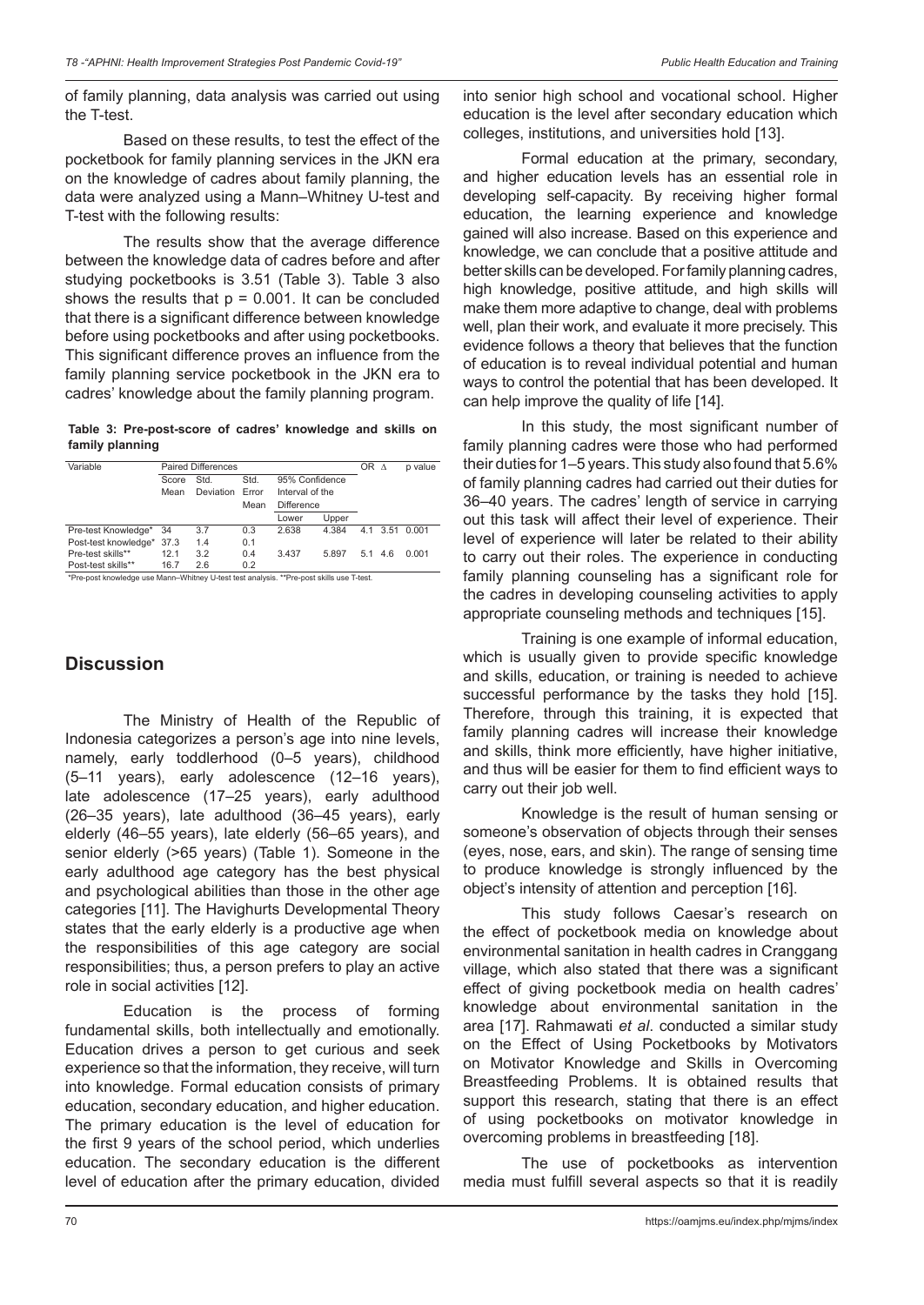accepted and understood and generates interest in the target group to read its messages. A pocketbook is a small book that can be put in a pocket and is easy to carry everywhere [19]. Pocketbooks can be used as a medium for delivering information that is one-way in nature that can develop the potential of readers to become independent learners [20].

Table 3 also shows the analysis results that the post-test score is increasing after using pocketbooks as 4.6 with  $p = 0.001$ . It can be concluded that there is a significant difference between skills before using pocketbooks and after using pocketbooks. The result means an influence of the pocketbook for family planning services in the JKN era on improving the skills of cadres in changing the PUS's perception of family planning.

Skills are behaviors that indicate an individual's ability to perform specific mental or physical tasks that can be observed [18]. In this study, the average skill score of cadres in changing PUS's perceptions of family planning before and after studying the pocketbooks showed an increase. This increase in the average skill score occurred because respondents properly absorbed information from the pocketbook of family planning services in the JKN era. The success of pocketbooks as learning media for cadres in improving their skills is because pocketbooks have fulfilled the principles of effectiveness and efficiency, relevance, and productivity [21].

The results of this study are supported by research by Rahmawati *et al*. on the effect of using pocket books by motivators on motivator knowledge and skills in overcoming breastfeeding problems (in Sewon District, Bantul Regency). This study proved that the use of pocketbooks increases motivator skills in overcoming breastfeeding problems [18]. Another study presents a guidebook needed to provide health education, and counseling include health education for preconception care and family planning [22].

The skills of cadres in changing PUS's perceptions of family planning are defined as the ability of cadres to provide information and education about family planning programs in the JKN era as an effort to change PUS's perception of family planning through the use of WhatsApp (WA) application. The provision of health information and education can be provided in various approaches, such as an approach based on the number of targets, an approach based on the delivery method, and an approach based on its nature. The provision of health information and education with a target number approach consists of individual, group, and mass counseling. In addition, the provision of health information and education with a delivery approach is divided into face-to-face and non-faceto-face counseling. In non-face-to-face counseling activities, the extension workers are not directly related to the counseling target, but they utilize printed and non-printed media [23].

The current state of the COVID-19 pandemic has forced the government to introduce new policies, such as large-scale social restrictions. The community is no longer allowed to hold community activities that can initiate crowds of residents. Therefore, innovation is needed to communicate still to share information even without face-to-face activities, for example, using social media as a means of communication. At present, one of the most widely used social media services by the public is WA. The ease of using WA service features makes this social media frequently used by cadres to provide information and education activities by health cadres to the public. Educational programs through WA can be optimized by sending educational text messages and picture messages. In addition, the group discussion feature on WA gives a significant opportunity to increase interest in learning in cognitive enhancement programs. The WA-based learning method provides an interactive discussion space between the sender and the recipient of the message [24].

Even though the provision of education and information is not carried out directly, which is conducted using WA social media, educators and informants need to make some efforts to provide education and information that can be effective and efficient. The things that educators must do are to introduce themselves and explain the aims and objectives to be achieved in the activity. Furthermore, they need to explain information systematically, use fresh humor interludes, use props, provide opportunities for the target to ask questions, and use language or sentences that the target can understand, answer the target question appropriately and convincingly, and conclude the material that has been discussed and close the meeting properly [23].

### **Conclusion**

The pocketbook influences family planning services in the JKN era on the cadres' knowledge and skills in changing the perception of couples of childbearing ages. They were related to the results of this study, so relevant agencies are suggested to provide training or regular programs for the family planning cadres to increase their knowledge and skills in changing the perceptions of couples of childbearing age about family planning.

#### **References**

1. Kutzin J. Health financing for universal coverage and health system performance: Concepts and implications for policy.